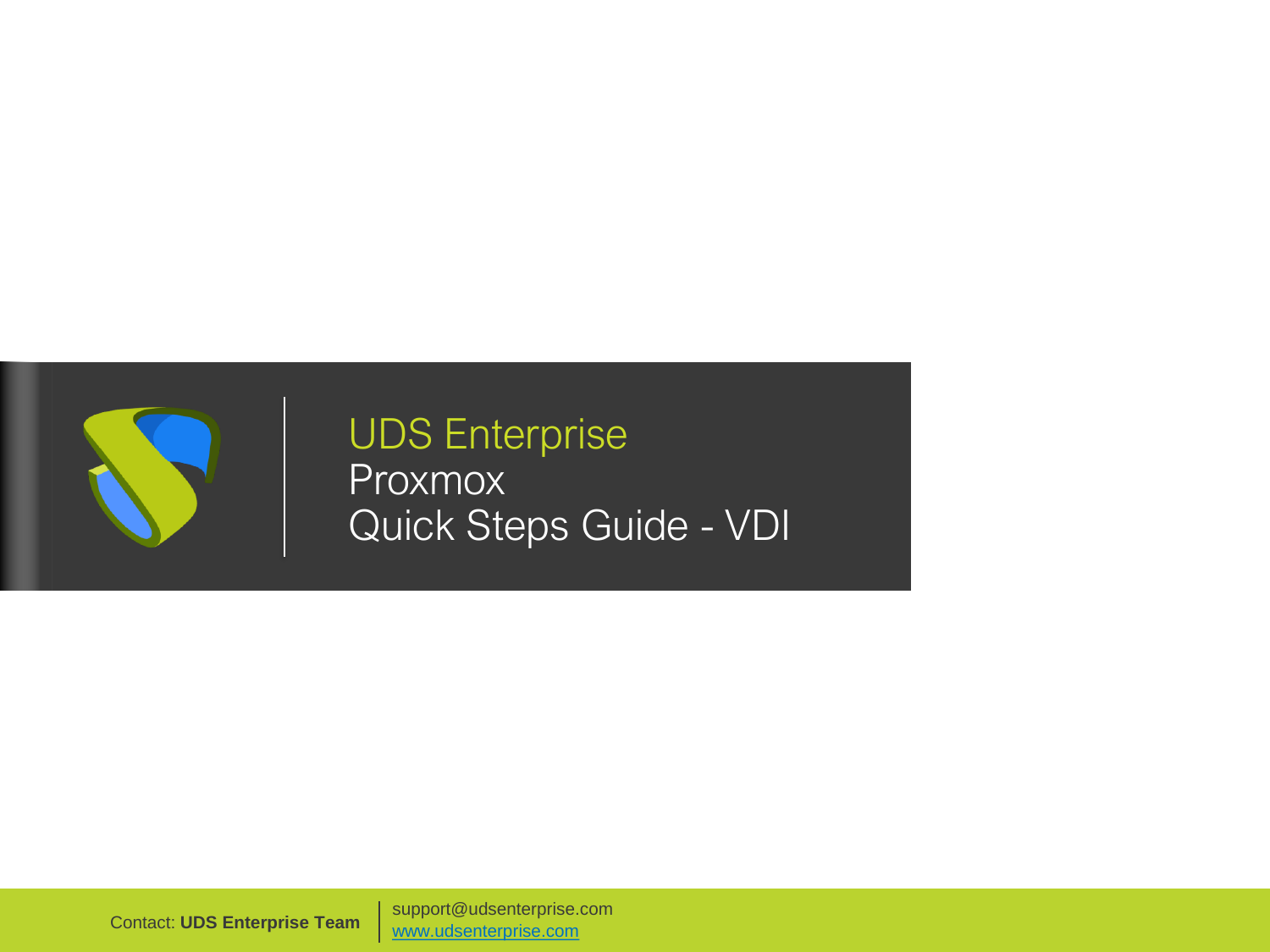

### Prepare your environment

Install & configure Proxmox with at least :

- A network configuration with Proxmox with one static IP

For further info: **[Proxmox Documentation](https://pve.proxmox.com/pve-docs/)**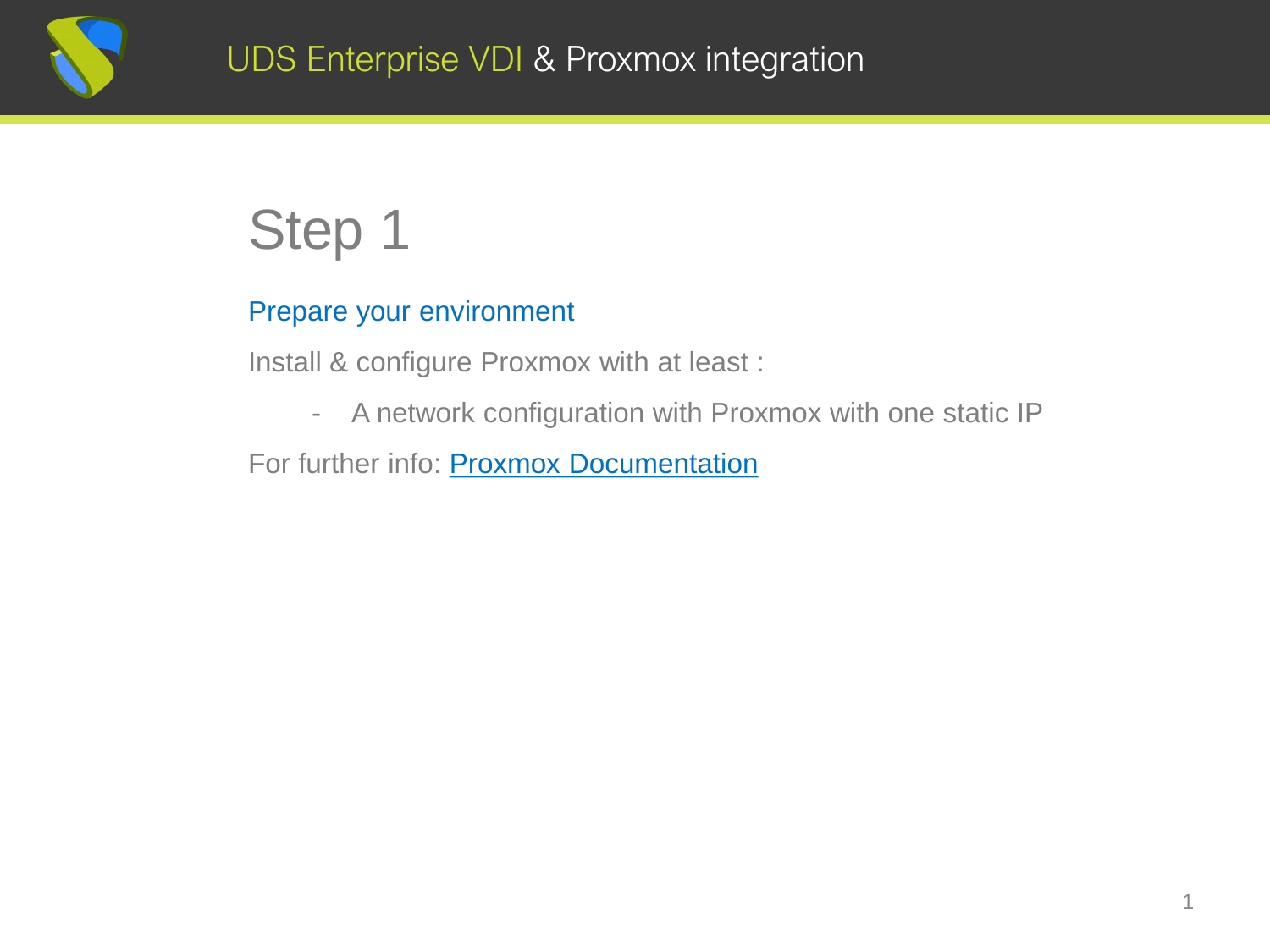

### Prepare the virtual desktops's base image

Optimize your base image:

- Configure GPO
- Remove unnecessary components

Install in your base image:

- Favourite apps
- UDS Actor

For further [info: UDS Enterprise Installation, Administration](https://www.udsenterprise.com/en/uds-enterprise/documentation/) and

User Guide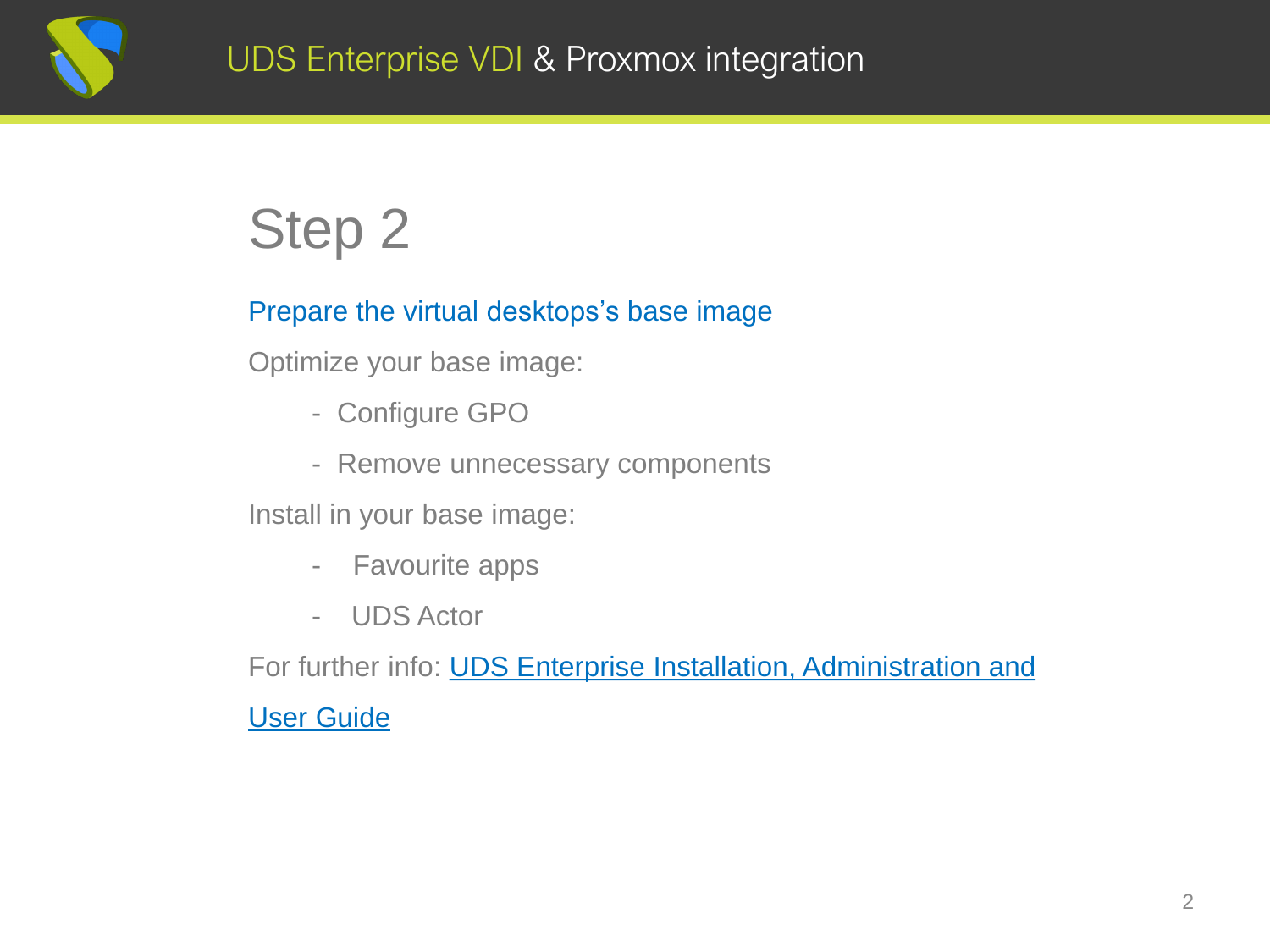

#### UDS Enterprise software installation

Install & configure UDS Enterprise components:

- MySQL Database
- UDS Server (broker)
- UDS Tunnel
- UDS Actor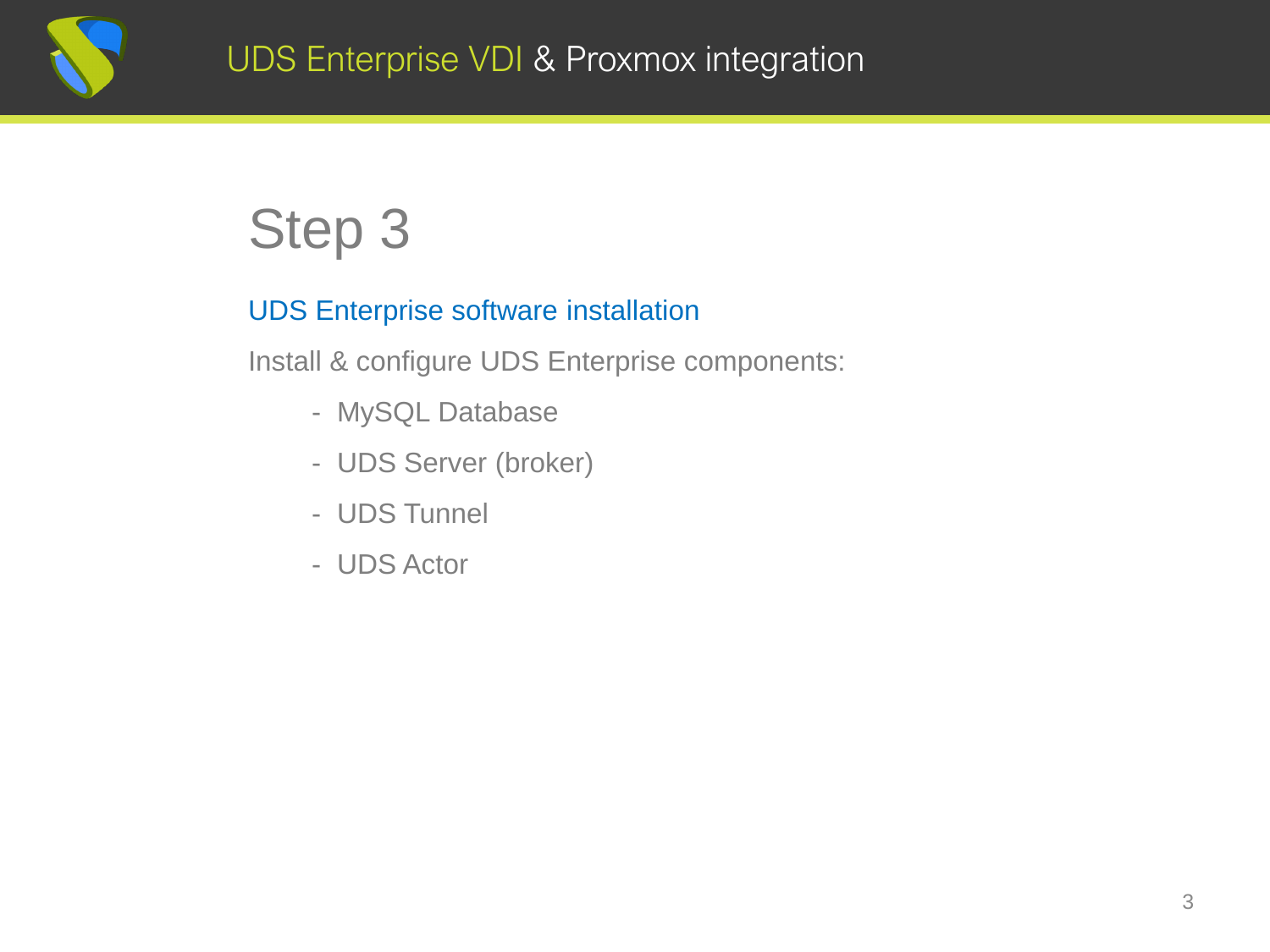

### Go to UDS Enterprise Administration Dashboard and add Proxmox in "Services" section

| <b>UDS</b>                      | V UDS |                                                               |                           |                                                                                              |            | Ť.<br>English $\blacktriangleright$ |
|---------------------------------|-------|---------------------------------------------------------------|---------------------------|----------------------------------------------------------------------------------------------|------------|-------------------------------------|
| a.<br>þij                       |       | Service providers                                             |                           |                                                                                              |            |                                     |
| Ė                               |       | $\blacksquare$ New $\blacktriangledown$<br>$\rightarrow$ Edit | e Permissions             | <b>面</b> Delete<br>$\uparrow$ Export<br>$\mathbf{H}$<br>Maintenance                          |            |                                     |
| 國<br>E.                         |       | Filter                                                        | $1 - 4$ of 4              | $\begin{array}{ccccccc} & & \times & \times & \rightarrow & \times & \mathbf{0} \end{array}$ |            |                                     |
| $\frac{1}{11}$<br>$\frac{1}{2}$ |       | Name                                                          | <b>Type</b>               | Comments<br>Status                                                                           | Services 个 | <b>User Servic</b>                  |
|                                 |       | <b>D</b> X proxmox                                            | Proxmox Platform Provider | Active                                                                                       | $\circ$    | $\circ$                             |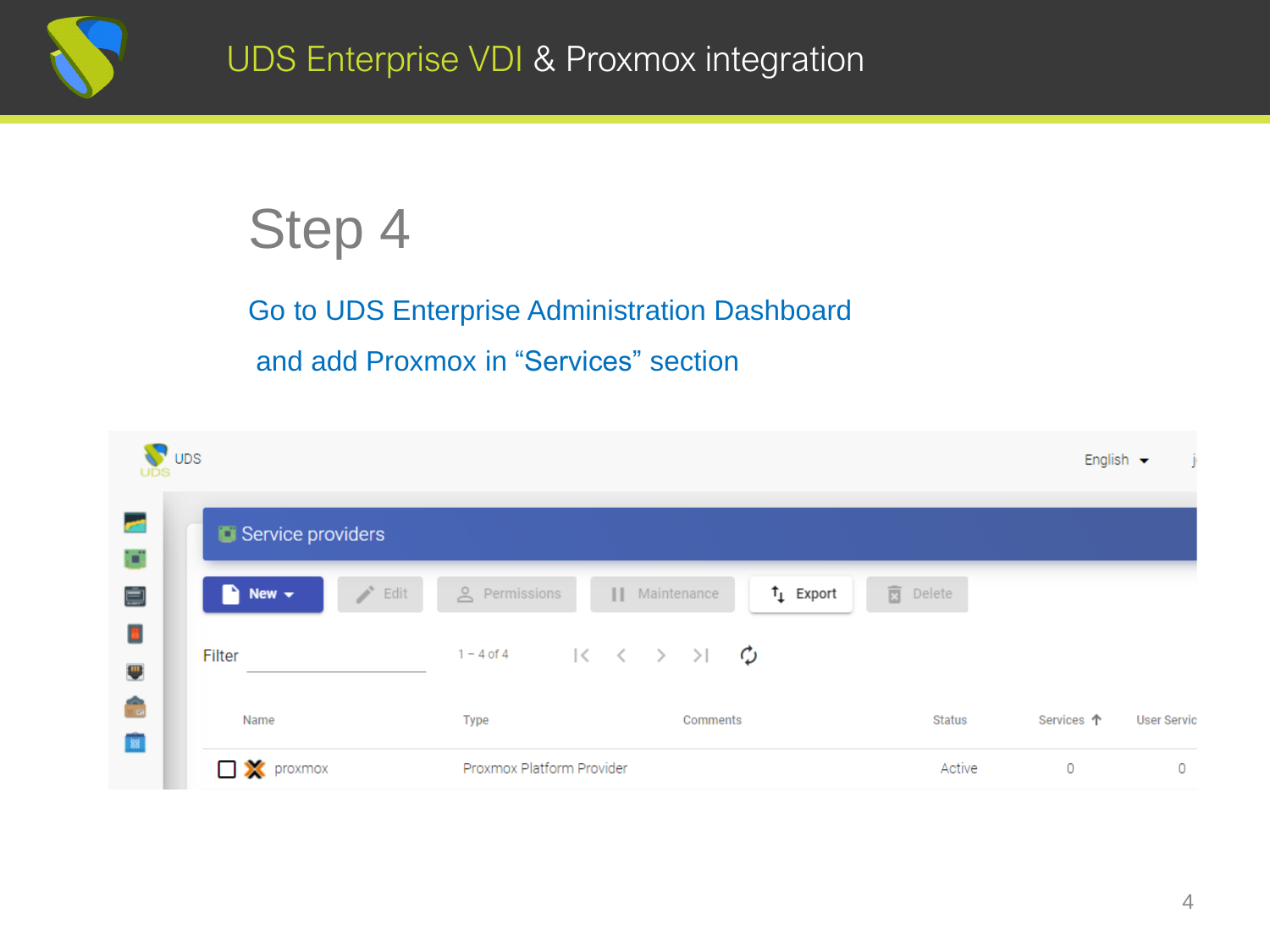

### Create your Authenticator/s, OS Manager/s & Transport/s

- Authenticators: Active Directory, Azure Active Directory, eDirectory, Radius,OpenLDAP, SAML, IP and Internal
- OS Managers: Linux, Windows (Persistent / Nonpersistent)
- Transports: RDP, RDS, XRDP, NoMachine, PCoIP, SPICE,

X2Go, HTML5 and RDS through HTML5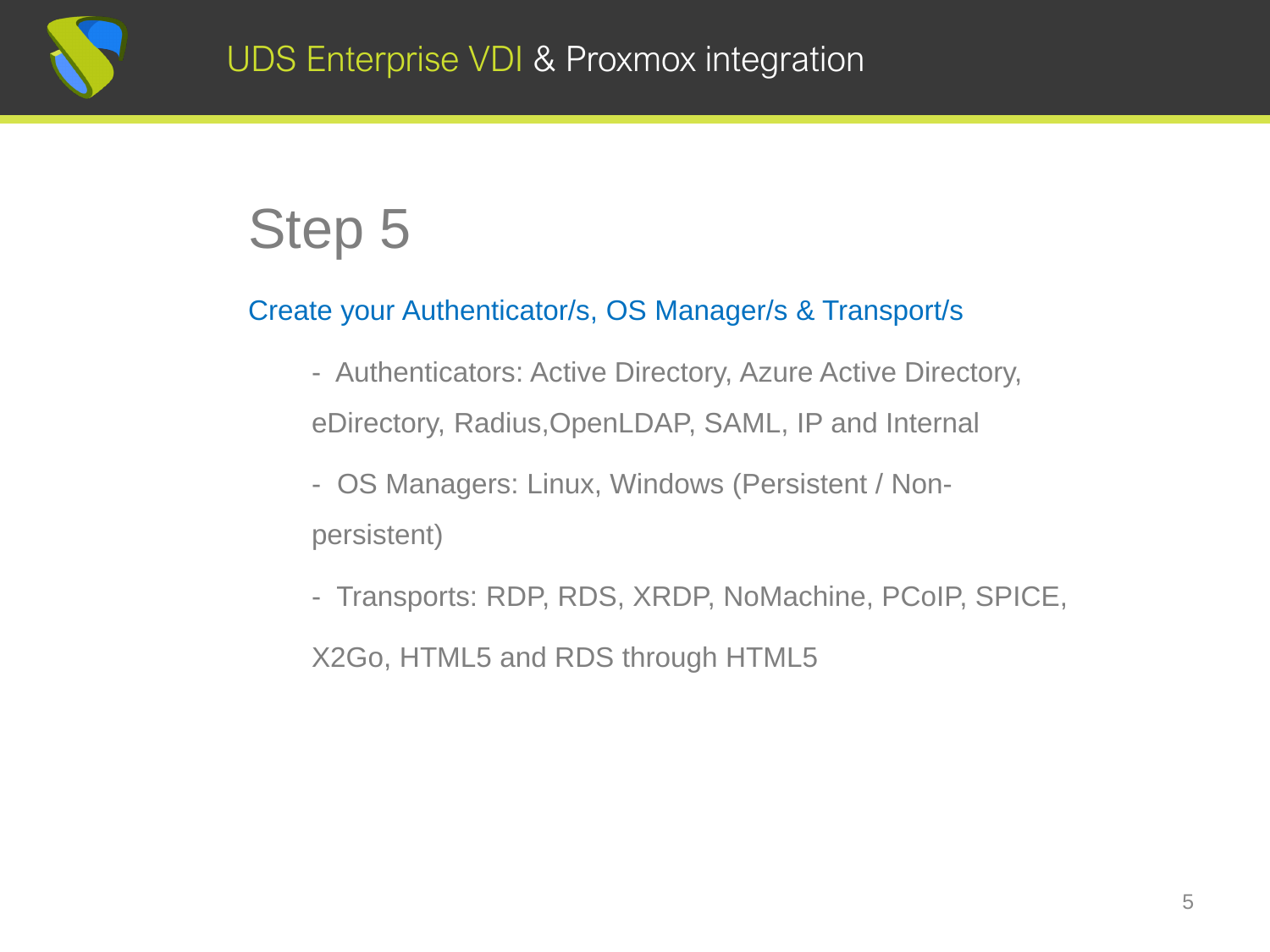

#### Deploy Services Pool

- Deploy desktops from base image/s
- Assign Authenticator/s, OS Manager/s, Calendars & Transport/s as needed

| <b>Execute</b> Pools     |                       |               |                                                                           |                 |         |                     |                  |                |
|--------------------------|-----------------------|---------------|---------------------------------------------------------------------------|-----------------|---------|---------------------|------------------|----------------|
| New                      | <b>Report</b><br>Edit | e Permissions | $\uparrow$ Export                                                         | <b>面</b> Delete |         |                     |                  |                |
| Filter                   |                       | $1 - 8$ of 8  | $R \leftarrow \leftarrow \rightarrow \rightarrow \rightarrow \rightarrow$ |                 |         |                     |                  |                |
| Name                     | <b>Status</b>         | User services | In Preparation J                                                          | Usage           | Visible | Shows<br>transports | Pool group 个     | Parent service |
| $\square$ <b>X</b> win10 | Active                |               | $\mathbf{1}$                                                              | 0%              | yes     | yes                 | <b>N</b> Default | win10          |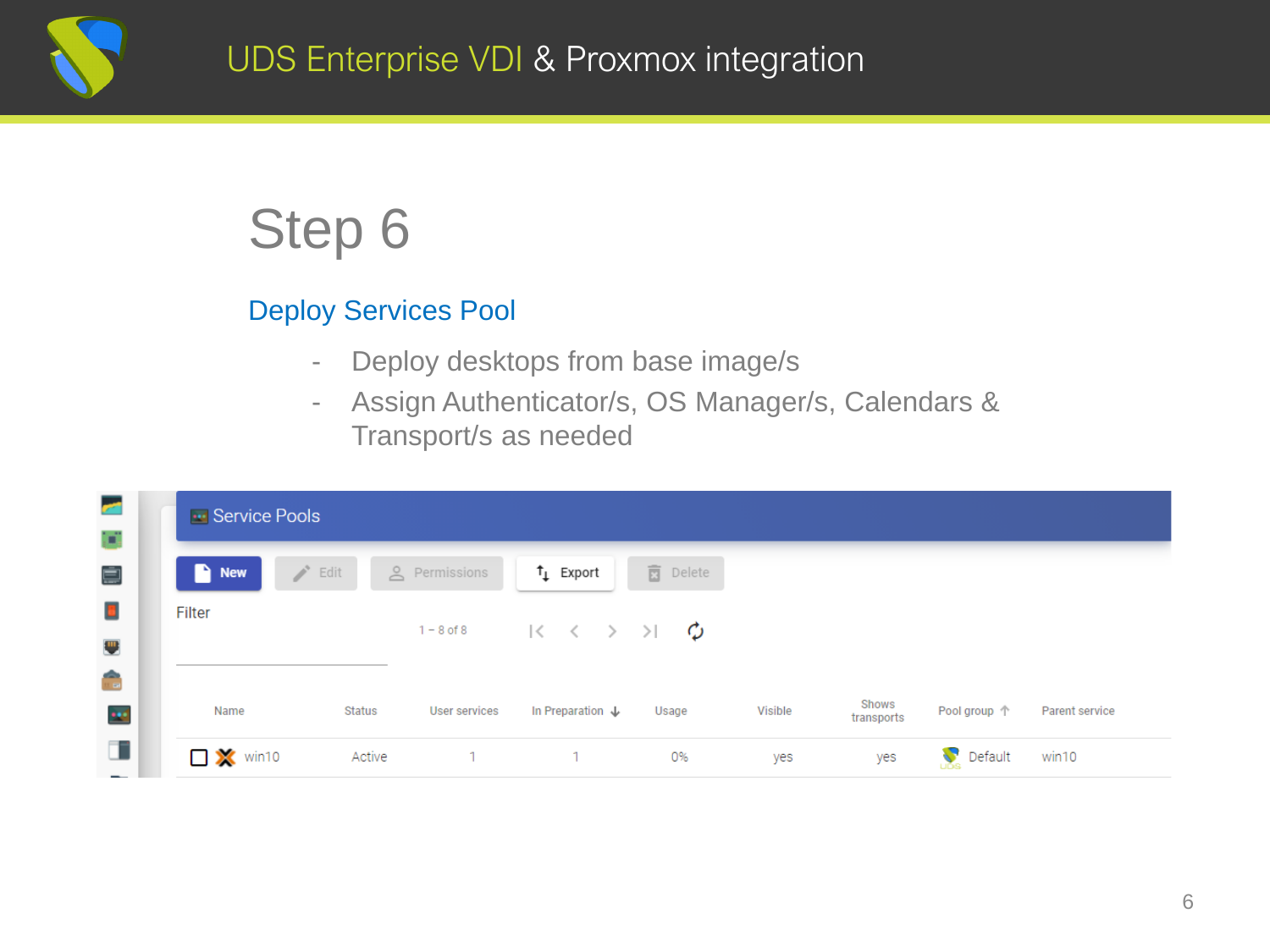

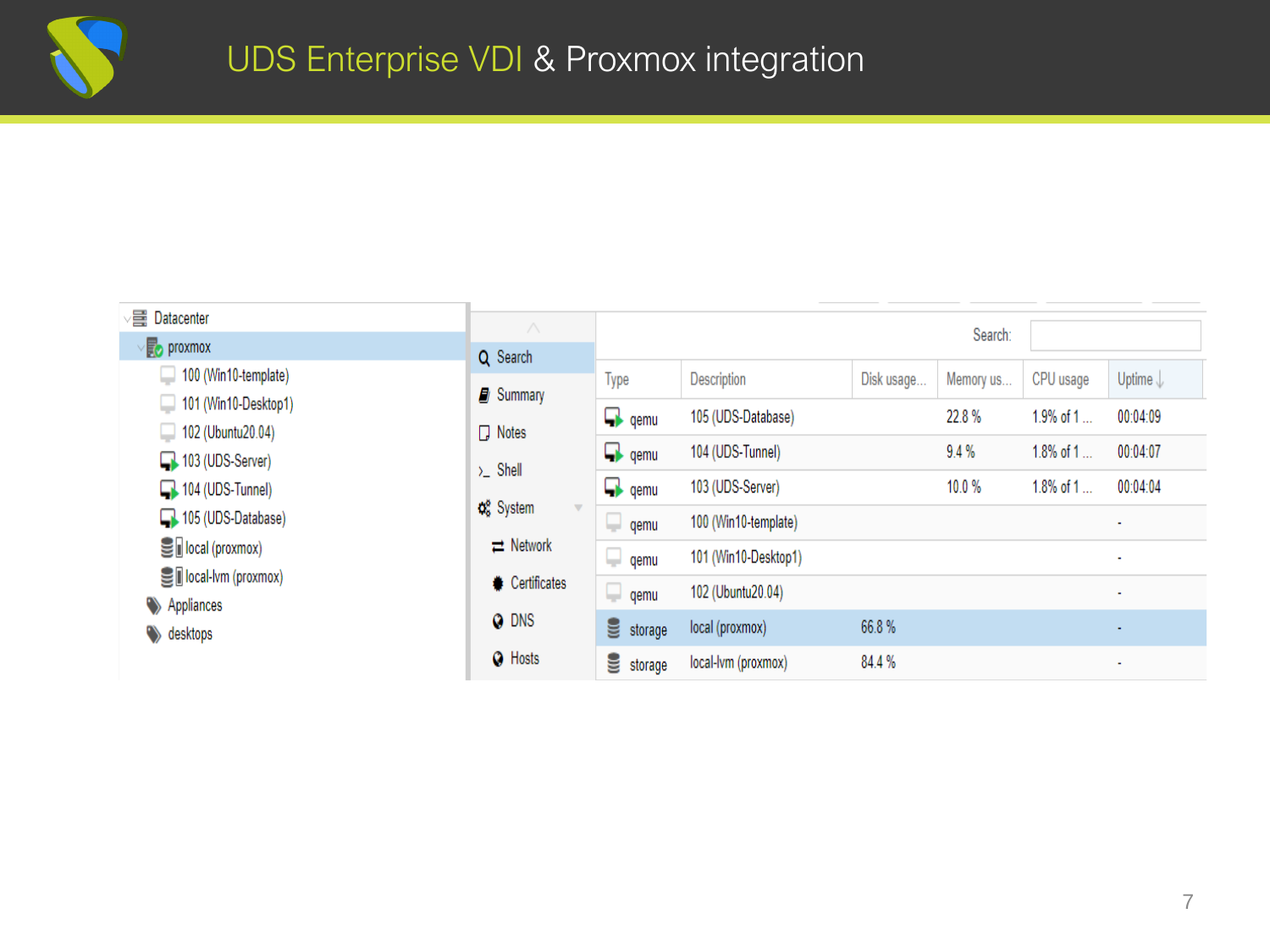

### Enjoy your virtual desktops provided by

### UDS Enterprise & Proxmox!

| <b>W</b> UDS |                       | $\bullet$ UDS Client | About | English $\leftarrow$   |
|--------------|-----------------------|----------------------|-------|------------------------|
|              |                       |                      |       |                        |
|              | <b>UDS Enterprise</b> |                      |       |                        |
|              | Username*             |                      |       |                        |
|              | Password              |                      |       |                        |
|              | Login                 |                      |       |                        |
|              |                       |                      |       |                        |
|              |                       |                      |       |                        |
|              |                       |                      |       | © Virtual Cable S.L.U. |